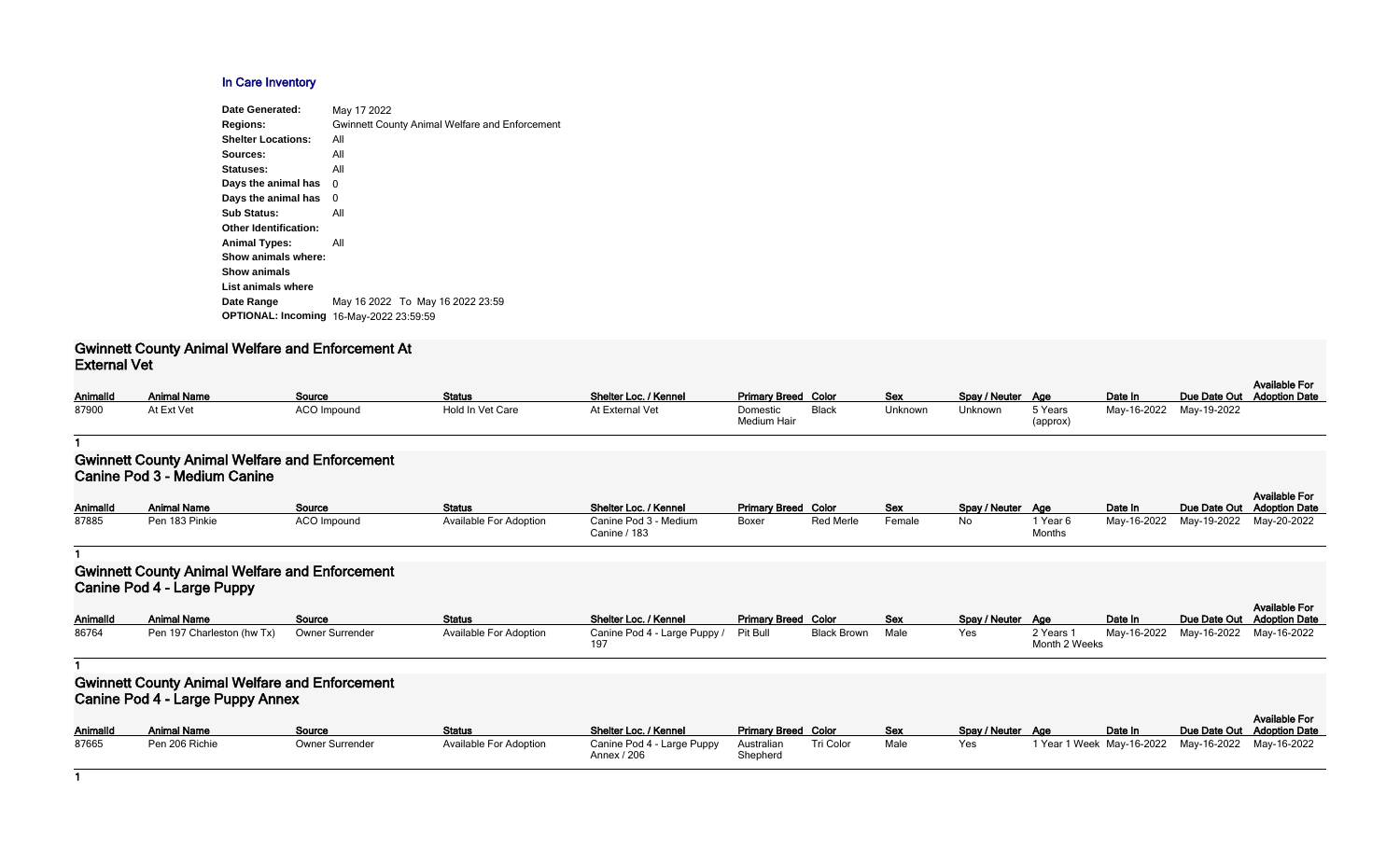## **Gwinnett County Animal Welfare and Enforcement Canine Pod 5 - Small Puppy**

| <b>AnimalId</b> | <b>Animal Name</b> | Source             | <b>Status</b>                 | Shelter Loc. / Kennel        | <b>Primary Breed Color</b> |     | <b>Sex</b> | Spay / Neuter Age |          | Date In |                                     | <b>Available For</b><br>Due Date Out Adoption Date |
|-----------------|--------------------|--------------------|-------------------------------|------------------------------|----------------------------|-----|------------|-------------------|----------|---------|-------------------------------------|----------------------------------------------------|
| 87895           | Pen 223 Gracie     | <b>ACO Impound</b> | <b>Available For Adoption</b> | Canine Pod 5 - Small Puppy / | Shepherd                   | Tan | Female     | No                | 12 Weeks |         | May-16-2022 May-19-2022 May-20-2022 |                                                    |

**1**

## **Gwinnett County Animal Welfare and Enforcement Exotic Room**

| <b>AnimalId</b> | <b>Animal Name</b>  | Source          | <b>Status</b>                 | Shelter Loc. / Kennel      | <b>Primary Breed Color</b> |              | Sex     | Spay / Neuter Age |                     | Date In                 |                                     | <b>Available For</b><br>Due Date Out Adoption Date |
|-----------------|---------------------|-----------------|-------------------------------|----------------------------|----------------------------|--------------|---------|-------------------|---------------------|-------------------------|-------------------------------------|----------------------------------------------------|
| 87892           | Pepper              | Owner Surrender | <b>Available For Adoption</b> | Exotic Room / Tank 2       | Abyssinian                 | Grey         | Female  | No                | 2 Years 6<br>Months | May-16-2022             | May-16-2022 May-16-2022             |                                                    |
| 87893           | Pumpkin             | Owner Surrender | <b>Available For Adoption</b> | Exotic Room / Tank 2       | Abyssinian                 | Calico       | Female  | No                | 2 Years 6<br>Months |                         | May-16-2022 May-16-2022 May-16-2022 |                                                    |
| 87896           | Chipette            | ACO Impound     | <b>Available For Adoption</b> | Exotic Room / Tank 1       | Abyssinian                 | <b>Brown</b> | Female  | Unknown           | 3 Years             | May-16-2022 May-16-2022 |                                     |                                                    |
| 87897           | Cream               | ACO Impound     | <b>Available For Adoption</b> | Exotic Room / Tank 1       | Abyssinian                 | White        | Female  | Unknown           | l Year 6<br>Months  | May-16-2022 May-16-2022 |                                     |                                                    |
| 87899           | <b>Exotic Other</b> | ACO Impound     | <b>Awaiting Triage</b>        | Exotic Room / Exotic Other | <b>Bunny Rabbit</b>        | Brown        | Unknown | Unknown           | 3 Years<br>(approx) |                         | May-16-2022 May-16-2022             |                                                    |

**5**

## **Gwinnett County Animal Welfare and Enforcement Feline Pod 1 <1 Year**

| <b>AnimalId</b> | <b>Animal Name</b> | Source                 | <b>Status</b>                 | Shelter Loc. / Kennel      | <b>Primary Breed Color</b>        | <b>Sex</b> | Spay / Neuter Age |                     | Date In |                                     | <b>Available For</b><br>Due Date Out Adoption Date |
|-----------------|--------------------|------------------------|-------------------------------|----------------------------|-----------------------------------|------------|-------------------|---------------------|---------|-------------------------------------|----------------------------------------------------|
| 87382           | Pen 19 Midnight    | <b>Owner Surrender</b> | <b>Available For Adoption</b> | Feline Pod 1 <1 Year / 019 | Domestic Short Grey Tabby<br>Haii | Female     | Yes               | 7 Weeks<br>(approx) |         | May-16-2022 May-16-2022 May-16-2022 |                                                    |

**1**

## **Gwinnett County Animal Welfare and Enforcement Feline Pod 2 Adult**

|                 |                    |             |                               |                          |                                    |            |                   |         |         |                                     | <b>Available For</b>       |
|-----------------|--------------------|-------------|-------------------------------|--------------------------|------------------------------------|------------|-------------------|---------|---------|-------------------------------------|----------------------------|
| <b>AnimalId</b> | <b>Animal Name</b> | Source      | <b>Status</b>                 | Shelter Loc. / Kennel    | <b>Primary Breed Color</b>         | <b>Sex</b> | Spay / Neuter Age |         | Date In |                                     | Due Date Out Adoption Date |
| 87894           | Pen 31/32 Mystique | ACO Impound | <b>Available For Adoption</b> | Feline Pod 2 Adult / 032 | Domestic Short Muted Calico Female |            | No                | 2 Years |         | May-16-2022 May-19-2022 May-20-2022 |                            |
|                 |                    |             |                               |                          | Haiı                               |            |                   |         |         |                                     |                            |

**1**

# **Gwinnett County Animal Welfare and Enforcement Neglect Canine Annex**

| <b>AnimalId</b> | <b>Animal Name</b> | Source          | Status                 | Shelter Loc. / Kennel                 | <b>Primary Breed Color</b> |              | <b>Sex</b> | Spay / Neuter Age |            | Date In                 | Due Date Out |
|-----------------|--------------------|-----------------|------------------------|---------------------------------------|----------------------------|--------------|------------|-------------------|------------|-------------------------|--------------|
| 87714           | Nd-08 Taxi         | Owner Surrender | Available For Adoption | Neglect Canine Annex / Nd-08 Pit Bull |                            | <b>Brown</b> | Female     | Yes               | 4 Months 1 | May-16-2022 May-16-2022 |              |

| Spay / Neuter | Aae                         | Date In     | Due Date Out | <b>Available For</b><br><b>Adoption Date</b> |
|---------------|-----------------------------|-------------|--------------|----------------------------------------------|
| Yes           | 4 Months 1<br>Week (approx) | Mav-16-2022 | May-16-2022  | May-16-2022                                  |

**1**

**Gwinnett County Animal Welfare and Enforcement Neglect Feline/ Maternity**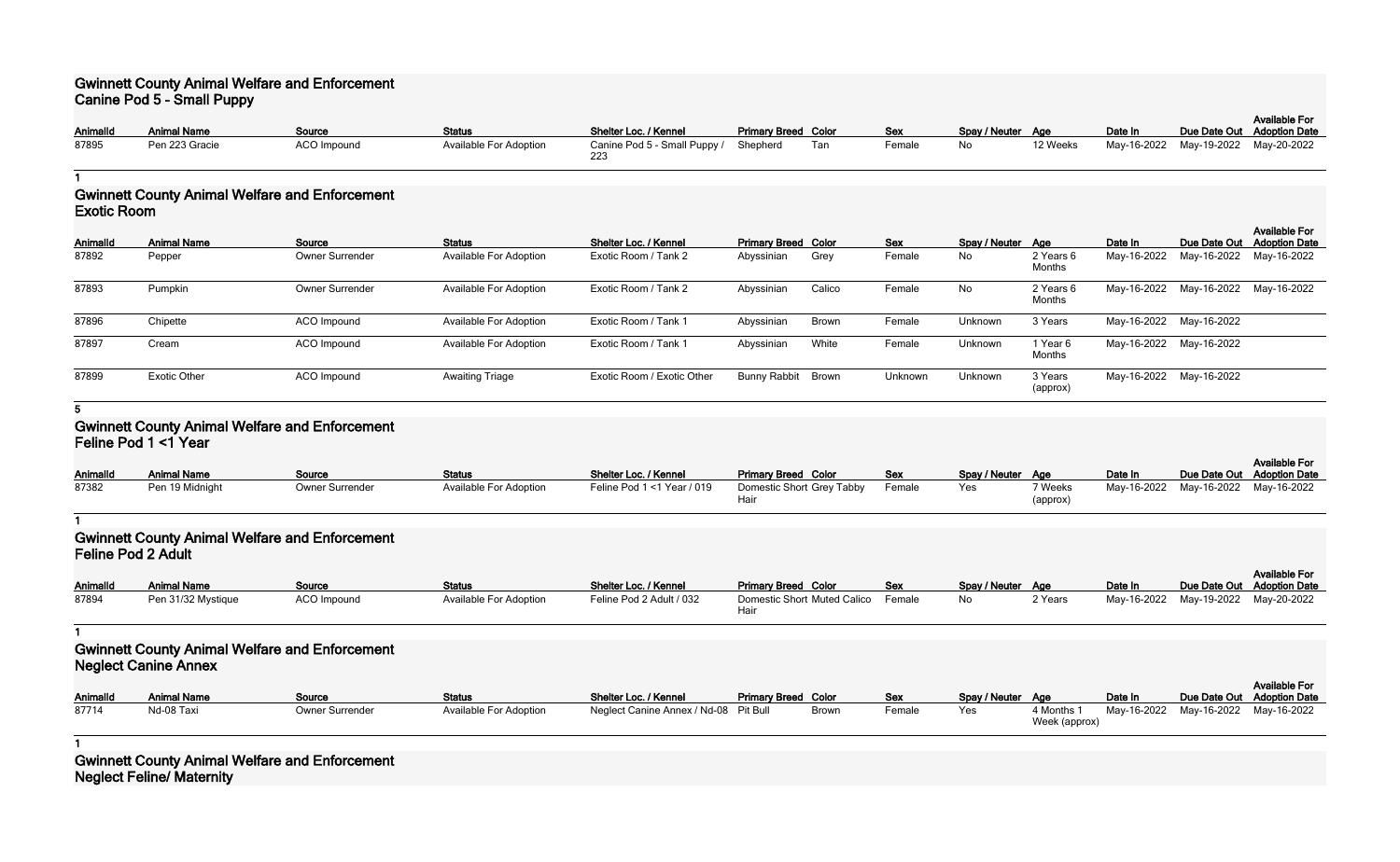| <b>Animalld</b> | <b>Animal Name</b> | Source             | <b>Status</b>                 | Shelter Loc. / Kennel                                          | <b>Primary Breed Color</b>    | <b>Sex</b> |        | Spay / Neuter Age |         | Date In                 | Due Date Out Adoption Date          | <b>Available For</b> |
|-----------------|--------------------|--------------------|-------------------------------|----------------------------------------------------------------|-------------------------------|------------|--------|-------------------|---------|-------------------------|-------------------------------------|----------------------|
| 87878           | Nf-009             | <b>ACO</b> Impound | <b>Available For Adoption</b> | Neglect Feline/ Maternity / 9                                  | White<br>Domestic<br>Longhair |            | Female | <b>ves</b>        | 5 Years |                         | May-16-2022 May-19-2022 May-20-2022 |                      |
| 87901           | Nf-10 Orca         | ACO Impound        | <b>Awaiting Triage</b>        | Neglect Feline/ Maternity / 10 Domestic Short Brown Tabby Male | Hair                          |            |        | No                | 6 Weeks | May-16-2022 May-19-2022 |                                     |                      |

# **2**

#### **Gwinnett County Animal Welfare and Enforcement Puppy Triage**

| Animalld | <b>Animal Name</b> | Source      | <b>Status</b>                       | Shelter Loc. / Kennel | <b>Primary Breed Color</b>     |              | <b>Sex</b> | Spay / Neuter Age |         | Date In                 | Due Date Out            | <b>Available For</b><br><b>Adoption Date</b> |
|----------|--------------------|-------------|-------------------------------------|-----------------------|--------------------------------|--------------|------------|-------------------|---------|-------------------------|-------------------------|----------------------------------------------|
| 87880    | Pt-02 Mom          | ACO Impound | Awaiting Vet Exam / Health<br>Check | Puppy Triage / 2      | Domestic<br><b>Medium Hair</b> | Black        | Female     | No                | 2 Years | May-16-2022 May-16-2022 |                         |                                              |
| 87881    | Pt-02              | ACO Impound | Awaiting Vet Exam / Health<br>Check | Puppy Triage / 2      | Domestic<br>Medium Hair        | <b>Black</b> | Female     | No                | 5 Weeks |                         | May-16-2022 May-16-2022 |                                              |
| 87882    | Pt-02              | ACO Impound | Awaiting Vet Exam / Health<br>Check | Puppy Triage / 2      | Domestic<br><b>Medium Hair</b> | <b>Black</b> | Female     | No                | 5 Weeks | May-16-2022 May-16-2022 |                         |                                              |
| 87883    | Pt-02              | ACO Impound | Awaiting Vet Exam / Health<br>Check | Puppy Triage / 2      | Domestic<br>Medium Hair        | Grey         | Female     | No                | 5 Weeks |                         | May-16-2022 May-19-2022 |                                              |
| 87884    | Pt-02              | ACO Impound | Awaiting Vet Exam / Health<br>Check | Puppy Triage / 2      | Domestic<br><b>Medium Hair</b> | <b>Black</b> | Female     | No                | 5 Weeks |                         | May-16-2022 May-16-2022 |                                              |

#### **5**

#### **Gwinnett County Animal Welfare and Enforcement Sick Canine**

|                 |                    |                                            |               |                       |                            |       |      |                   |         |         |                            | <b>Available For</b> |
|-----------------|--------------------|--------------------------------------------|---------------|-----------------------|----------------------------|-------|------|-------------------|---------|---------|----------------------------|----------------------|
| <b>AnimalId</b> | <b>Animal Name</b> | Source                                     | <b>Status</b> | Shelter Loc. / Kennel | <b>Primary Breed Color</b> |       | Sex  | Spay / Neuter Age |         | Date In | Due Date Out Adoption Date |                      |
| 87887           |                    | Humane Officer Surrendered Awaiting Triage |               | Sick Canine / 5       | Pit Bull                   | Black | Male | Unknown           | 3 Years |         | May-16-2022 May-19-2022    |                      |

**1**

## **Gwinnett County Animal Welfare and Enforcement Sick Canine Annex**

| AnimalId | <b>Animal Name</b> | Source                 | <b>Status</b>                 | Shelter Loc. / Kennel  | <b>Primary Breed Color</b> |              | Sex    | Spay / Neuter Age |          | Date In                             | <b>Available For</b><br>Due Date Out Adoption Date |
|----------|--------------------|------------------------|-------------------------------|------------------------|----------------------------|--------------|--------|-------------------|----------|-------------------------------------|----------------------------------------------------|
| 85137    | Sd-10 Benz         | <b>Owner Surrender</b> | <b>Available For Adoption</b> | Sick Canine Annex / 10 | Anatolian<br>Shepherd      | Black        | Male   | Yes               | 7 Months | May-16-2022 May-16-2022 May-17-2022 |                                                    |
| 87888    | Sd-14              | ACO Impound            | <b>Awaiting Triage</b>        | Sick Canine Annex / 14 | Pit Bull                   | <b>Browr</b> | Female | Unknown           | 2 Years  | May-16-2022 May-19-2022             |                                                    |
| 87898    | Sd-17              | ACO Impound            | <b>Awaiting Triage</b>        | Sick Canine Annex / 17 | Pit Bull                   | <b>Browr</b> | Male   | Unknown           |          | May-16-2022 May-19-2022             |                                                    |

**3**

### **Gwinnett County Animal Welfare and Enforcement Sick Feline**

| .               |                    |                    |                                     |                       |                                      |            |                   |         |                         |                            |                      |
|-----------------|--------------------|--------------------|-------------------------------------|-----------------------|--------------------------------------|------------|-------------------|---------|-------------------------|----------------------------|----------------------|
|                 |                    |                    |                                     |                       |                                      |            |                   |         |                         |                            | <b>Available For</b> |
| <b>AnimalId</b> | <b>Animal Name</b> | Source             | <b>Status</b>                       | Shelter Loc. / Kennel | <b>Primary Breed Color</b>           | <u>Sex</u> | Spay / Neuter Age |         | Date In                 | Due Date Out Adoption Date |                      |
| 87890           | Sf-12 lvy          | <b>ACO Impound</b> | Awaiting Vet Exam / Health<br>Check | Sick Feline / 12      | <b>Domestic Short Calico</b><br>Hair | Female     | No.               | 6 Weeks | May-16-2022 May-16-2022 |                            |                      |